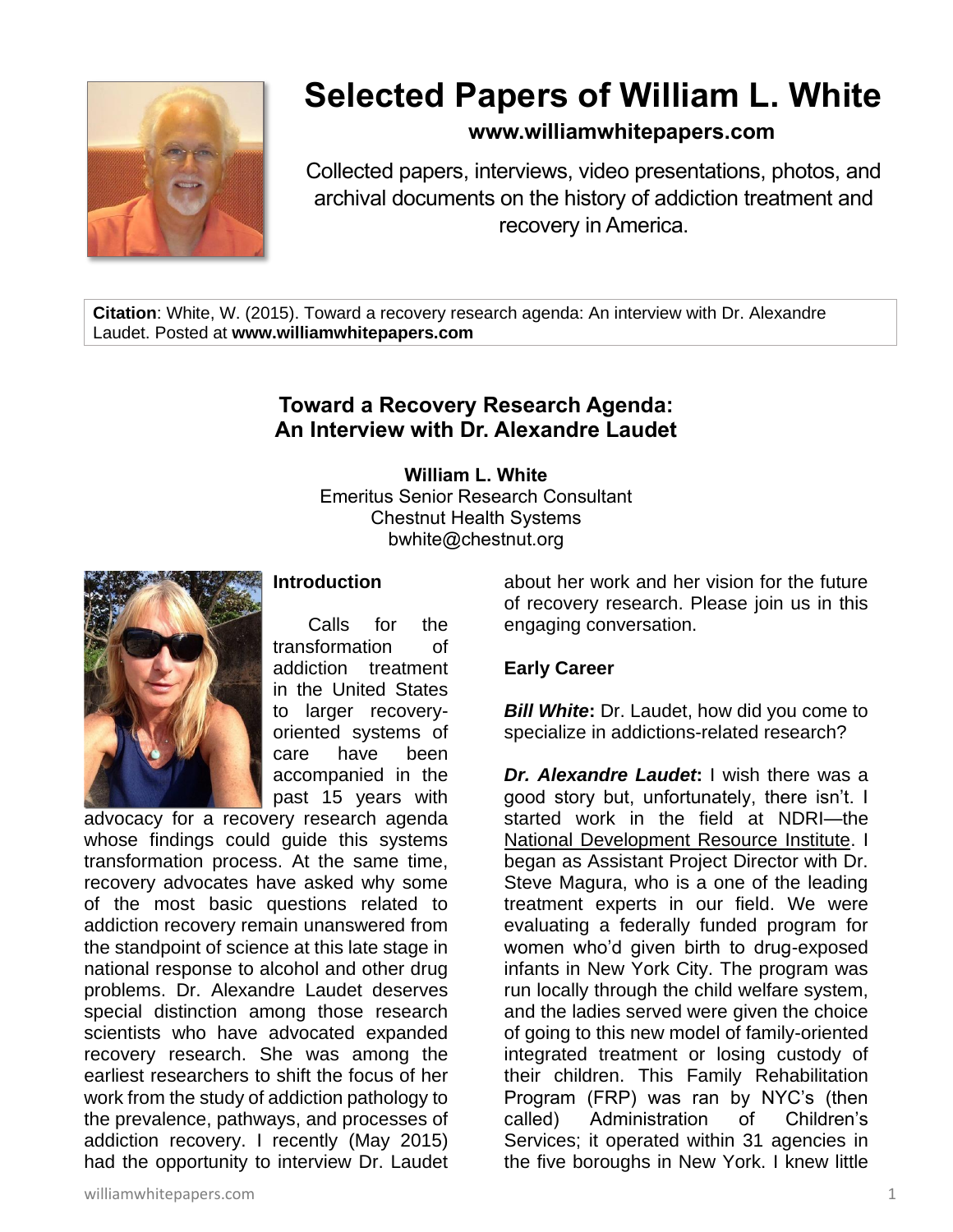about addiction services at the time so was forced to learn quickly (my degree is in social psychology-behavioral medicine). We started this study and then got a new mayor [Giuliani] who promptly cut funding for the programs. In response, we offered to the programs to conduct a a quick survey to ascertain the degree to which the program was helping the women and children being served. The immediate goal was to help preserve as much of the FRP funding as possible. This succeeded to some extent: 23 FRP sites remained funded. On this first project, I realized a couple of things. First, I liked doing research. Second, I was struck by the fact that most of the research in the field was focused on measuring failure relapse rates were the main outcome measure. There were other outcomes measures which now, as a recovery scientist, I've come to appreciate as critical, such as family functioning, physical and mental health, and quality of life. All of that is the stuff of recovery. These aren't ancillary measures; they are the essence of what we should be evaluating. But at the time, they were regarded as secondary outcomes in addiction research. So, I thought, I'd like to continue doing this work but I want to focus on recovery (although I was only peripherally aware of the term at the time, this was 1996- 99). So, I started studying the transcripts of the ethnographic (qualitative) arm of the project to explore the experience of moving beyond addiction. Some of the ladies in this project were doing really well and I wanted to know how they were doing it. I was more interested in the process of success than the process of failure.

*Bill White***:** Most of your career has been spent at NDRI. How did that opportunity arise?

*Dr. Alexandre Laudet***:** When I completed my Ph.D. in social psychology, I didn't know what to do. As it happened, I saw an ad in the New York Times announcing that NDRI was seeking a Assistant Project Director for a study of drug-involved women. I'd never heard of NDRI, this was before Google and the internet, of course; there was no

searching ahead of time, but I called and was eventually hired for the position. That's how I got to NDRI and into the field. So, it's not really a story about dreaming my entire life to help people with addiction. To my knowledge, and I may well be mistaken in that regard, my family had been spared the pain of addiction that I learned later befalls so many others. So I fell into this field. The best things in my life have always been the things (and people) that have come to me completely by accident when I was barely looking and often didn't know they existed.

## **Focus on Recovery**

*Bill White:* Your recovery focus started very early at NDRI.

*Dr. Alexandre Laudet***:** Well, I'm an optimist by nature. I hope for the best in everything I do. Otherwise, I wouldn't start. I didn't want to intensely focus a career around people not doing well because I was rooting for these ladies and some were doing remarkably well. I also wanted to understand the process of doing well over the long run. In traditional addiction research, we look at very short-term outcomes. We do a treatment intervention and measure its effects some months down the road—mostly focusing on whether those treated have remained alcohol and drug free ('clean'), but we know little of these and broader outcomes over the course of years. This is what I wanted to find out.

I wrote my first NIDA [National Institute on Drug Abuse] grant in 1999 to explore how counselor knowledge and attitudes toward Twelve-Step programs affected referral practices to these groups. That idea had come about once I became aware of the popularity and purported benefits of 12-Step fellowships from the FRP study transcripts, I looked into how someone may find their way to such a place. Not much information was available but I did find some of the recent AA membership surveys reports (again, this was before the internet, it sounds funny but finding anything then was a bit of an ordeal). The most frequently cited source of referral to 12-Step in these surveys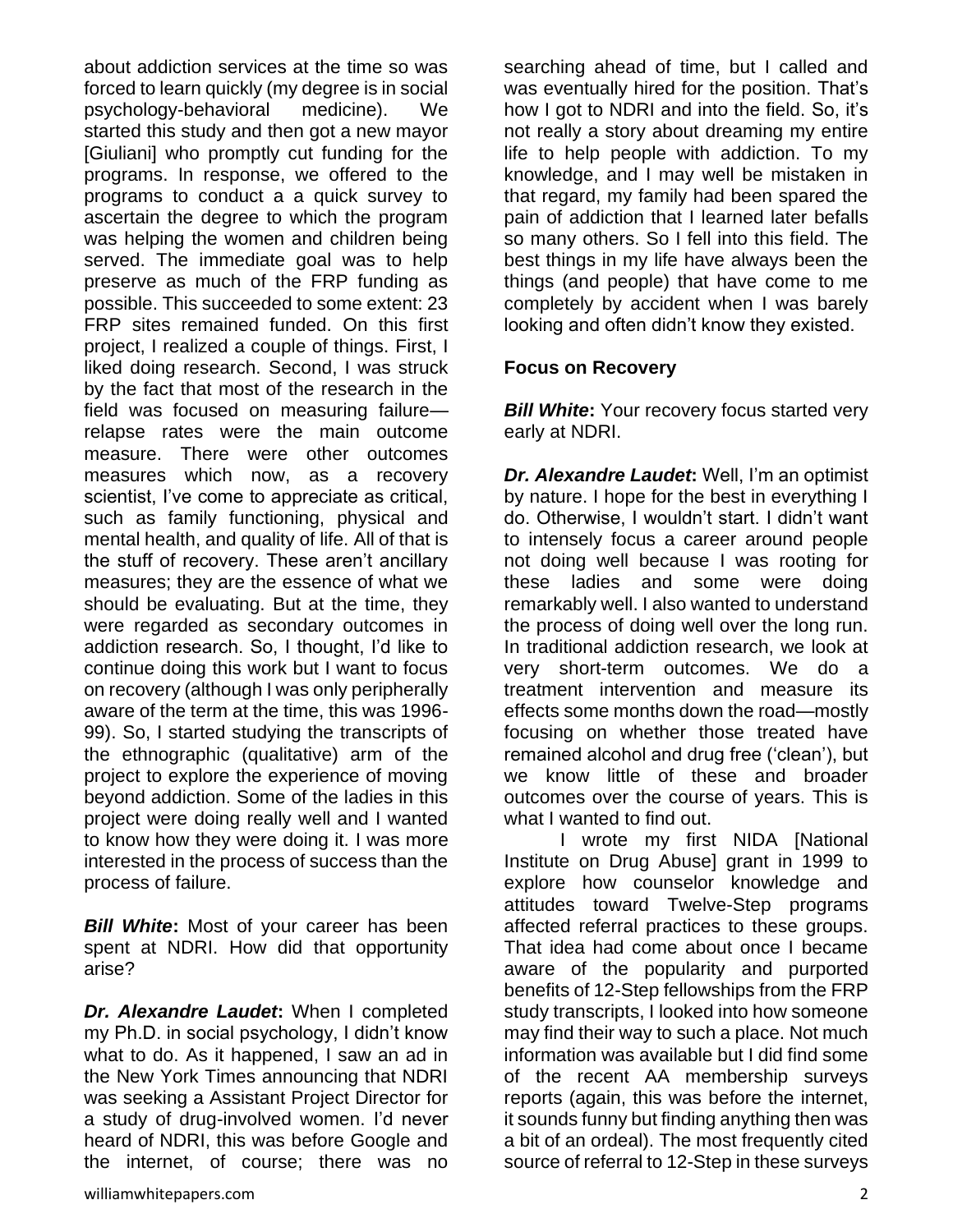were addiction treatment counselors. So I did a little pilot study first with some program directors and counselors in New York that I'd met through my women's study to find out what they thought about 12-Step fellowships. One that stuck with me was 'the blind leading the blind'. Around that time (1997), I also found an article by Dr. Keith Humphreys documenting factors associated with referral to 12-Step groups among VA (Veteran's Administration) addiction counselors. Both that article and the small pilot I conducted had similar findings. This allowed me to build a case for a research grant proposal to NIDA whose funding allowed me to examine both clients' and clinicians' beliefs and attitudes toward 12- Step fellowship. The ultimate goal for me was of course to debunk these misconceptions (and there were many) in view of maximizing the likelihood that people who needed it would at least give 12-Step a try, if for no other reason, because it was (and often remains) the only post treatment recovery support option that is easily available and free of charge.

*Bill White***:** Was there a particular point in time you recall when you thought, "I want the focus of my career to be on recovery research?"

*Dr. Alexandre Laudet***:** Well, I never thought of this as a career. I see myself as an explorer. As such, what I enjoy doing with my research is to identify a topic that I just cannot believe nobody's looked at before, investigate it rigorously so it is brought to the attention of others, and then go on to the next topic that no one has looked at but I feel, should be examined. With recovery, I wanted to point out to others that this was a very interesting topic to look, and there are people who get better, we don't know how they do, so let's find out and learn from them. They are the experts as far as I am concerned. We researchers merely document what they experience. I wasn't doing this in a posture of arrogance; it was just a fresh perspective that I was offering from someone coming into the addiction field from outside the field.

## **NDRI Recovery Studies**

*Bill White:* Your second project was a study of recovery mutual aid for people with concurrent substance use and psychiatric disorders. How did you come to do that project?

*Dr. Alexandre Laudet***:** I think it grew out of the first study. In my early explorations of Twelve-Step programs, I came across an article about a group in New York City called Double Trouble in Recovery (DTR), which was an adaptation of the Twelve-Step program for people who are dually diagnosed with an addiction and mental health disorder, particularly a severe mental health disorder, such as schizophrenia. Dr. Steve Magura and I found Howie Vogel, the person who was spearheading DTR in New York City, and we were invited to attend Double Trouble in Recovery meetings. Steve and I decided to write a grant to the NIH to examine DTR and we eventually got three NIDA grants beginning in 1997, the first two on which I served as Co-Investigator. We recruited DTR members throughout the five boroughs of New York City and followed them for three years. It was one of the first focused studies on the role of recovery mutual aid in enhancing recovery outcomes among people with such co-occurring disorders.

**Bill White:** And that study was followed by your survey of members of the Connecticut Community of Addiction Recovery (CCAR)—one of the new generation of grassroots recovery advocacy and recovery support organizations. This seems to have solidified your focus on recovery.

*Dr. Alexandre Laudet***:** Yes. Although looking back today, what really put recovery on the radar screen for me, ultimately, is you. I found out about your work from Robert Savage when he and I were co-presenters at a session of the annual American Public Health Association meeting, I believe it was 1999. I was presenting findings from the DTR study and Robert, who was then head of CCAR, was presenting on the new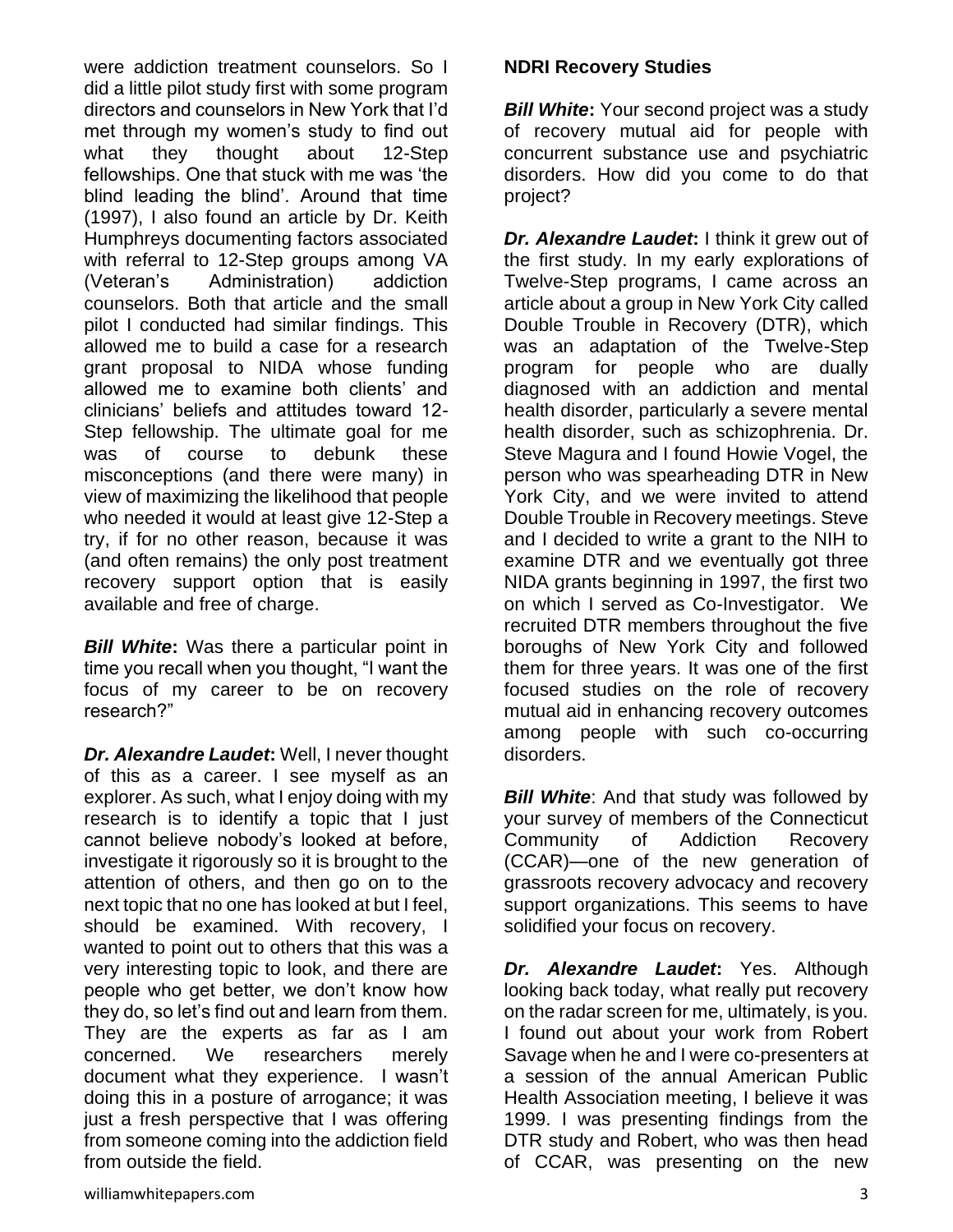recovery advocacy movement, of which at that time I was totally unaware. When I expressed interest in this, he referred me to some of your writings. I stayed in touch with Robert Savage after our first meeting and invited him to collaborate on a pilot study I wanted to conduct to have preliminary data for a grant proposal I was planning to submit to NIDA. I wanted to further explore **"**recovery", which was the answer I had been searching for to the question, "Where are the people who are doing well?" Robert was leading this community of people in recovery so I did a pilot study of its members. That pilot survey was the basis for my application to the larger Pathways study. The study got funded and it was at that time that I contacted you to invite you to serve as Co-investigator on the Pathways (and subsequent) studies.

*Bill White***:** I see the studies that you did as part of the Pathways Project as the beginning of the push for a recovery research agenda. Do you see it that way as well?

*Dr. Alexandre Laudet***:** Absolutely. Actually, I wanted to call that study Pathways to Recovery, but my project director at NIDA, Dr. Jerry Flanzer, without whom I would not be in this field, told me that name had already been claimed (for a different project lead by your colleagues, Drs. Christy Scott and Michael Dennis, who have done outstanding, landmark work on recovery management). So I called the study Pathways to Long-term Abstinence. Other established researchers in the field also told me, "NIDA's not interested" in what we now would regard as recovery outcomes and that I should focus the proposal on the measurement of abstinence. That was probably a good call on their part (for the record I am still told that). So I proposed abstinence as the primary outcome, but that's not what I was most interested in. That's why I built in all the other measures, like quality of life. So, for me, the first project I did on recovery was really that little pilot study, which I published with Robert Savage and my colleague, Daneyal Mahmood, in 2001. It was a mail-in survey where I basically asked CCAR members to tell us, in their own words questions about how and why they initiated and maintained their recovery. What they were describing about their recovery experience revolved around being miserable in active addiction and wanting a better life – quality of life.

**Bill White:** Your studies were among the first that looked at long-term recovery and did so in the community rather than treatment populations.

*Dr. Alexandre Laudet***:** Yes. You once made a statement I have quoted a thousand times that "looking at treatment to understand recovery is like looking at birth to understand life". I hadn't fully formulated this understanding until the 2000 landmark article by McLellan and colleagues was published in JAMA (about drug addiction being best conceptualized and treated as a chronic condition on par with others such as diabetes and asthma), but I remember thinking to myself early on, "Addiction is not a problem for which you can treat people in a facility for thirty days or ninety days and send them on their way; this is crazy!" In other medical fields, that's not how you treat people who have problems that ebb and flow over an extended period (i.e., a chronic condition). I just couldn't understand how such acute models of addiction treatment could help those with the most severe patterns of addiction. I thought, so let's look at people who do it well and find out how they started and are maintaining their recoveries. The people at CCAR were people who were doing well, some of them had twenty, thirty, and more years of recovery. To me, they were the ideal people to include in an addiction study to look beyond treatment to how people achieved and maintained longterm recovery. When the Pathways grant was funded, those were the kind of people I recruited into the study. And I wanted to look at broad patterns of recovery. That called for looking way beyond the treatment setting. People in recovery had to be everywhere in the community…So we placed ads in NYC newspapers. When you graciously agreed to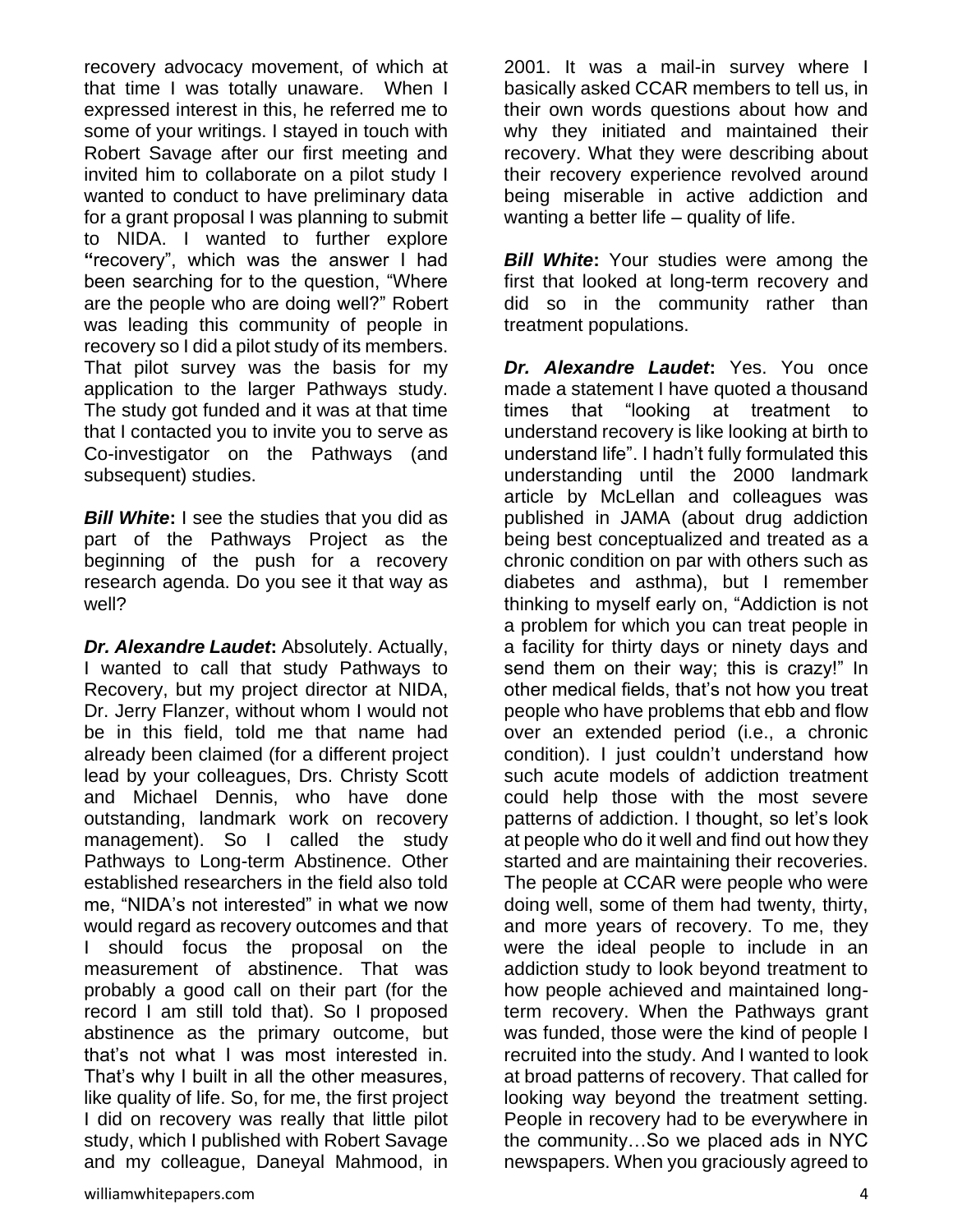serve as Co-Investigator on that study, you told me, "Do not use the word 'recovery' in the recruiting ads; if you do, you'll only get Twelve-Step people." That's how we ended up looking for people who "once had but no longer have a drug problem," which is what we've used in a lot of other studies subsequently to get people who are, quoteunquote, "in recovery," whether they're going to Twelve-Step meetings or not. Note that I am absolutely not opposed to 12-Step, quite the contrary, but I wanted to find out about all the possible ways (now called 'paths') that people use to recover, not just 12-Step

*Bill White***:** You have continued to investigate recovery outside the walls of treatment, including a recent study of campus-based recovery communities. How did that opportunity arise?

*Dr. Alexandre Laudet***:** In 2009, I was contacted by Dr. Kitty Harris, who was the Director of the Center for the Study of Addiction and Recovery at Texas Tech University. She was involved in some research but her primary focus was helping recovering young people in college maintain their recovery while pursuing their education. They did this through the formation of [collegiate recovery communities.](http://collegiaterecovery.org/) They had just published a book that the publisher had asked me to review. That is how she found me. She and I collaborated on a couple of grant proposals, one to NIAAA and one to NIDA, to study these campus recovery programs, which at that time had never been investigated. One of the two was funded in 2012.

*Bill White***:** How would you summarize what we know about the relative effectiveness of those campus recovery communities to date?

*Dr. Alexandre Laudet***:** Well, we haven't yet done (I mean, being able to get funding for) any longitudinal studies that would allow me as a scientist to speak definitely about how effective these programs are and for what type of student. But we've surveyed the Directors of these programs and collected the data they have at the program level on key measures of effectiveness. They reported an average annual relapse rate of 8% - using a strict definition of relapse as 'any use of alcohol or drugs'; this is quite low considering that recovery maintenance efforts are being attempted in what has been called an "abstinence-hostile environment." The students' academic outcomes in these campus recovery communities (CRC) are also superior to those of the overall student body in their respective institutions. The CRC-involved students have significantly higher GPAs, retention rates, and graduation rates than the overall student body at their respective schools. These programs have now been around long enough that we have now CRC graduates who are in law school, medical school, and other professional schools. What that tells me is that we have a next generation of professionals who are in recovery and who will carry this recovery orientation into their professional practices. Imagine having physicians who are in recovery and understand and know how to speak about recovery with their patients.

## **Effectiveness of Recovery Mutual Aid**

*Bill White***:** You have been involved in multiple studies examining the influence of participation in recovery mutual aid societies on recovery outcomes. What can be said from the standpoint of science about such effects?

*Dr. Alexandre Laudet***:** The first thing we have to keep in mind is that no single approach works for everyone seeking a solution to these problems. There are few areas of medicine in which one remedy works for all patients. For example, there are people for whom Twelve-Step participation may not be the best way for them to achieve recovery. My role as a research scientist is to study various approaches without trying to 'sell' any particular one. I'm just trying to understand what works for people so that they will have a menu of options to make informed choices. There is no question that Twelve-Step programs save the lives of people for whom this experience resonates.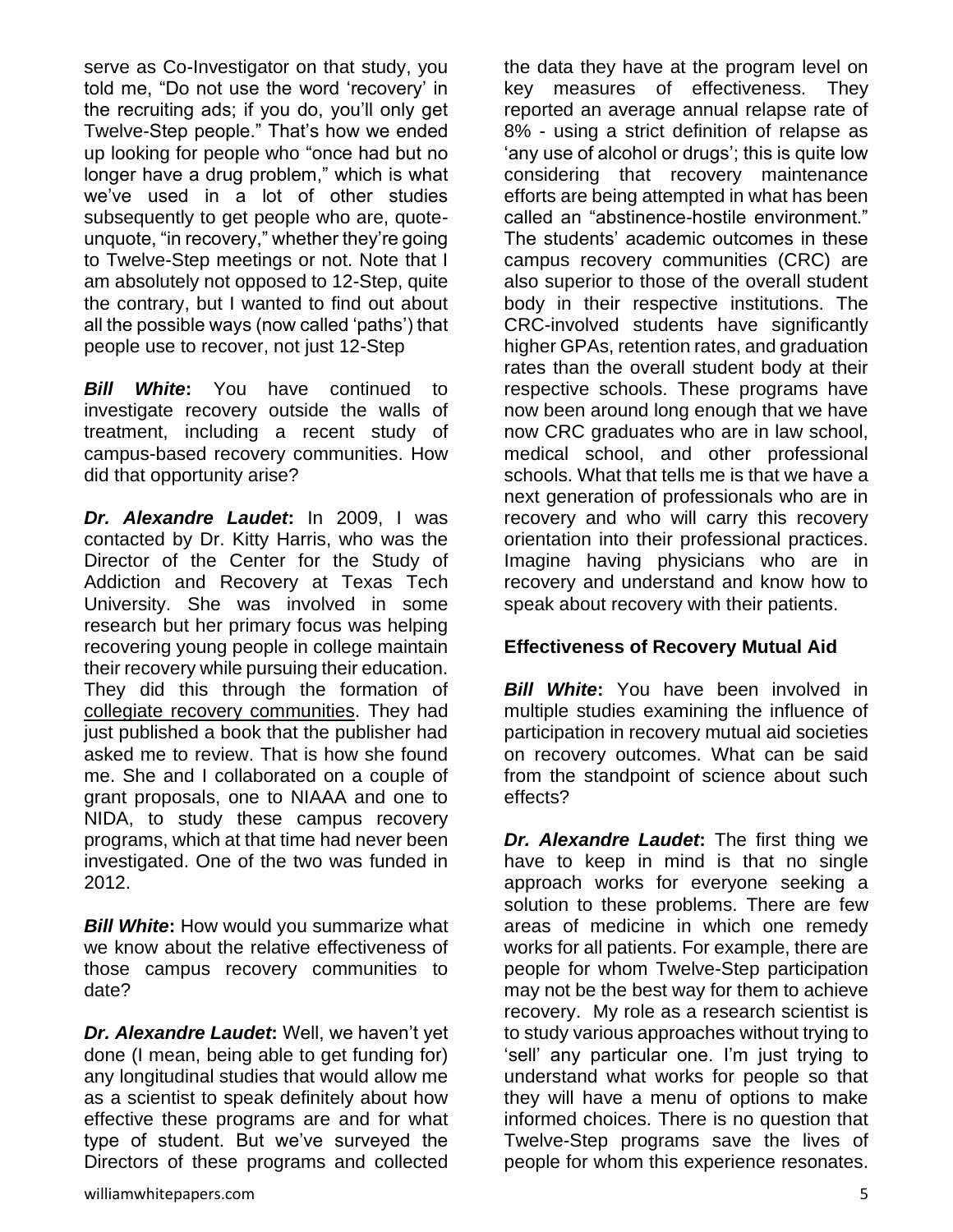Nearly all of my friends in long-term recovery are in Twelve-Step meetings; some openly, some not. I've had the privilege of attending open Twelve-Step meetings in places like Mongolia and in Africa, so I've witnessed how this program can be life-saving and lifetransformative, how its basic premises transcend culture, socioeconomic status, race, gender, age and every other human dimension you can imagine. I've also witnessed people for whom it didn't work. There are also people for whom methadone won't work. There are people for whom community behavioral therapy won't work. There are also other mutual aid programs that you've written extensively about that are not Twelve-Step-based that may work better for some people, but which, unfortunately, are not yet widely available.

*Bill White***:** I'm wondering as a scientist what your response has been to the recent books and articles asserting that AA and other Twelve-Step programs are ineffective.

*Dr. Alexandre Laudet***:** I think it's sad. Negatively portraying anything that may save lives and has no known negative side effect is unfortunate, particularly if such criticisms contain misinformation and misconceptions that would inhibit helpseeking. Denial is the major hallmark of addiction. You have to acknowledge you have a problem before it can be solved, which is the first step of the Twelve Steps of Alcoholics Anonymous. Media coverage of the flurry of books and articles attacking Twelve-Step programs provides a good excuse for people to say, "Well, see, it doesn't work, I'm glad I didn't go." That's extremely unfortunate. I think what the media should say is, "Try it. It's like a new form of exercise, a new diet, or a new medication. Try it. See if it works for you. It may not have worked for your neighbors. Maybe it will work for you." At least, you have to go with an open mind.

Note that talking about the science of mutual aid is difficult because Twelve-Step programs and other mutual aid groups cannot be easily studied using the gold standard of research in biomedical fields,

which is the randomized clinical trial. Groups like AA are ubiquitous and anonymous. As a researcher, you can't assign one person to go to AA, put others in a control group and forbid them from attending AA, which is what a randomized clinical trial would require. Even if you could physically do it, it's not ethical to bar participation in something that could be helpful and lifesaving. So there is this vulnerability for criticism about causality (what goes directly to the point of 'effectiveness) pinned against the reality of millions of people all over the world who offer a different kind of evidence. It works for them.

## **Life in Recovery Surveys**

*Bill White***:** You have played important roles in your work with Faces and Voices as their Scientific Advisor and in collaborations with the Betty Ford Institute. Could you describe those experiences?

*Dr. Alexandre Laudet***:** Yes, thank you for asking. In 2006, the Betty Ford Center, now recently merged with Hazelden, created the Betty Ford Institute (BFI) within the Betty Ford Hospital Center. One of the early activities of BFI was to assemble a group of stakeholders, scientists, policymakers, and people in recovery, to define recovery. This came on the heels of SAMHSA/CSAT's 2005 National Recovery Summit which had produced a provisional recovery definition. What BFI wanted to do under the leadership of Tom McLellan was to create a definition of recovery that could be operationalized, meaning that we could measure--a recovery definition that could be used in research and systems performance evaluation. At the time, I was already doing research on quality of life in the context of the recovery. I had come upon the WHOQOL, the World Health Organization's Quality of Life Instrument, and I suggested at the BFI meeting that perhaps this WHOQOL instrument could be used in the measurement of recovery. By then, I had data from the Pathways study on what recovery means to people in recovery— and it boils down to broader quality of life issues: improved physical and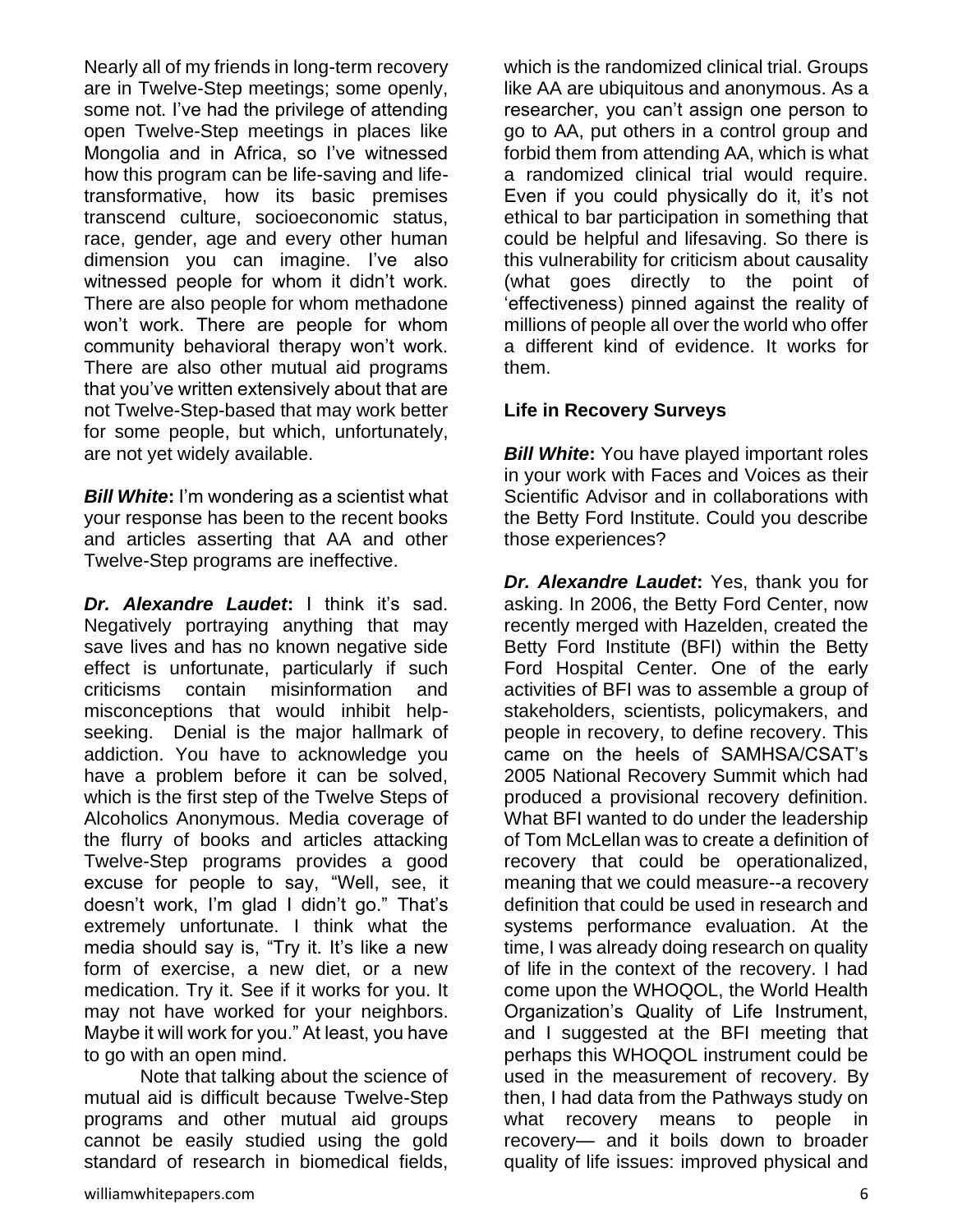mental health, social relations, feelings about the self. I wanted instruments that would capture such dimensions for researchers. The only quality of life instrument I knew about that could do that, and I still believe is the best for that purpose, is the WHOQOL, which is a highly psychometrically validated cross-cultural instrument that is the result of millions of dollars of investment from the World Health Organization. It could be a starting point to measure recovery, even if an additional module would need to be developed to tap context-specific issues.

We started looking at this instrument on the assumption that recovery is about broad enhancements to quality of life and that there are instruments that can measure such changes. In the BFI recovery definition, we had one dimension that we call citizenship, by which we meant being a good citizen, volunteering, paying your taxes, and being, for lack of a better term, an upstanding member of your community. None of us, as you'll remember, really liked the term, but we thought that what it represented was an important dimension of recovery. The BFI recovery definition and its related papers were published in 2007 and were quite influential. The BFI recovery definition has since been adapted in other countries' drug policies, such as in the UK and Scotland.

More recently, as 'recovery' was gaining grounds at the level of policy (e.g., ONDCP's newly formed recovery branch) and advocacy, I really wanted to start documenting scientifically whether people in recovery actually achieved these quality of life improvements they were seeking, beyond just the achievement of sobriety. Pat Taylor, who was then the Executive Director of Faces and Voices of Recovery, and I began talking about the need for a survey of people in recovery that would measure some of these aspects of recovery. Millions of taxpayers' dollars have been spent over decades on documenting the numerous costs of active addiction. Policy makers and the voters who elect them tend to think with their wallet and we don't really have any information on how much the nation (and

individuals) could benefit from helping people stay in recovery. To me, without this evidence, getting funding for recovery support services (or research) is always going to be a hard sell. I wanted to be able to start documenting the gains to society and to the individual that were the potential outcomes of recovery. We did a very 'quick and dirty' study, methodologically speaking, because the budget was essentially nil.

The survey was cross-sectional and based on people's retrospective recall. But the findings were very promising in terms of recovery benefits on personal, family, and community life. We got over 3,000 people nationwide to complete the [Life in Recovery](http://www.facesandvoicesofrecovery.org/resources/life-recovery-survey)  [Survey,](http://www.facesandvoicesofrecovery.org/resources/life-recovery-survey) representing recovery stages from very early to over 20 years, various recovery experiences (e.g., whether or not people had gotten treatment), and we disseminated the results not only in general media but also through several peer-reviewed journal articles and scientific conference presentations. That tends to lend legitimacy to a study, and the field of recovery research needs scientific legitimacy to keep growing.

**Bill White:** And very importantly, that first survey was the beginning of a series of Life in Recovery surveys that have confirmed and extended your early findings.

*Dr. Alexandre Laudet***:** Indeed, and especially those conducted in other countries. We had already replicated some of our Pathways study in Australia because I wanted to document the fact that recovery is a universal phenomenon, even across countries where addiction and treatment are handled very differently from the way that they are handled in the United States. So, we began doing studies in other countries to find out what recovery meant to people in these diverse settings, including places that had no treatment system. What we found in this preliminary work in the US, Russia, and Australia is that people enter (seek) recovery for the same reason: they are "sick and tired of being sick and tired" and they want a better life for themselves and their families.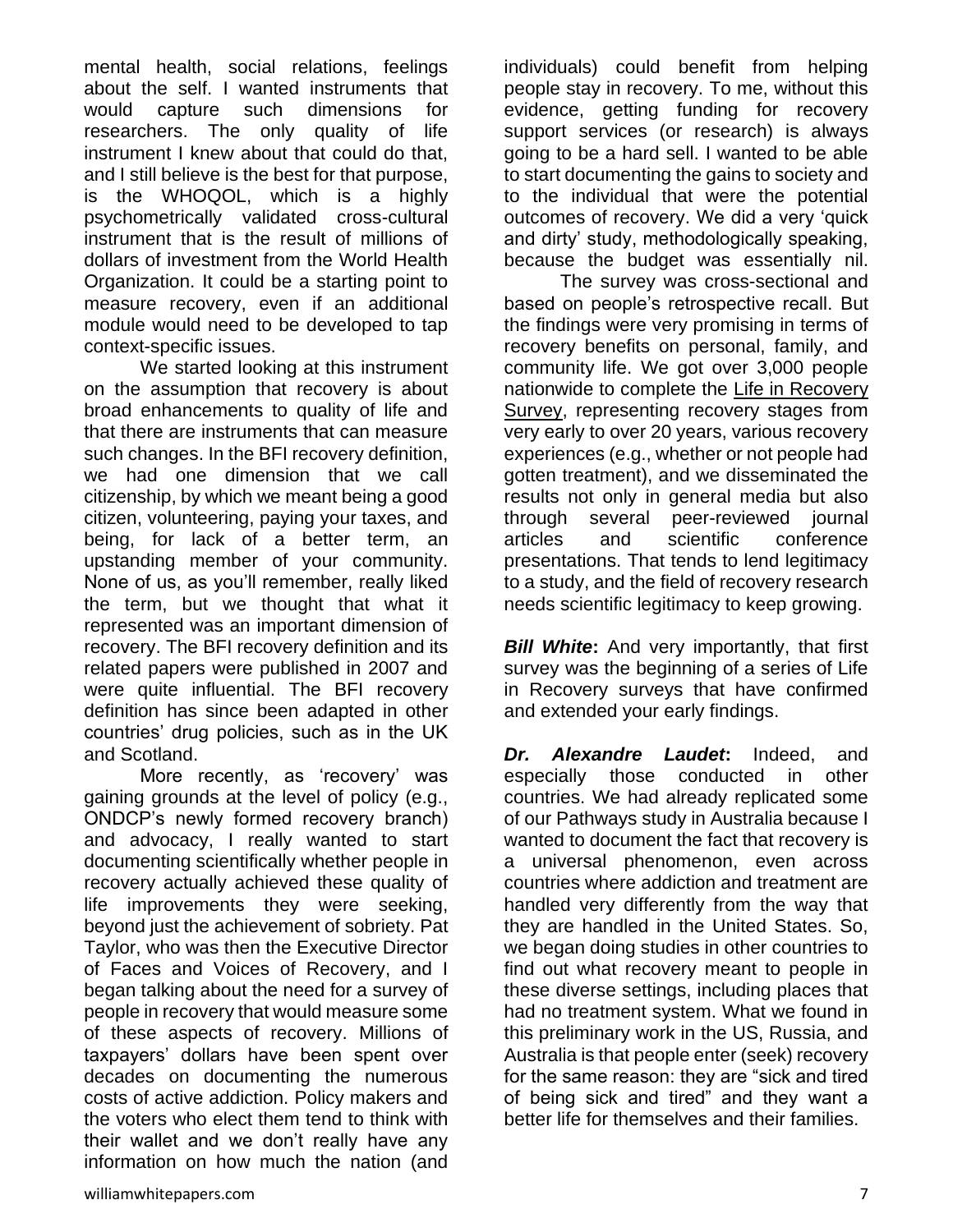**Bill White:** And you found that when they seek and get recovery, they really get that better life.

*Dr. Alexandre Laudet***:** Exactly! And that's what all this research is starting to document. What we found is not only that people's life improves significantly in key area (e.g., physical and mental health, employment and finances, family and social relations) from active addiction to recovery, but that the improvement continues to unfold over years. Stated differently, life keeps getting better! People in recovery may think this is a simplistic finding, but in Western society, you have to have the numbers to demonstrate such a conclusion to policymakers and the public. It takes more than someone standing up and saying, "My name is John Doe, I'm in recovery, and my life is better." That by itself is not going to fly. You need hard data. That's what I have been trying to do all this time.

*Bill White***:** How do you see the current state of recovery research in the United States today? Are we getting close to what could be called a science of recovery?

#### **The State of Recovery Research**

*Dr. Alexandre Laudet***:** The short answer is absolutely not. Looking back at what I sketched out as [future directions to build a](http://www.nattc.org/learn/topics/rosc/docs/buildingthescience.pdf)  [science of recovery](http://www.nattc.org/learn/topics/rosc/docs/buildingthescience.pdf) at a conference in Philly in 2008**,** we have made virtually no substantial significant progress except for one topic: medication-assisted recovery. That one could go under the need to elucidate multiple paths to recovery. Medication-assisted recovery is an important path for many. It was traditionally not talked about enough so I am glad that the topic is generating interest. It can save lives. What bothers me is why it is generating interest. Two things come to mind: 1) Someone can make money off of that, and 2) it's right up the alley of what the NIH likes to fund. I know, I have to be tactful here but let's face it, recovery has become the 'new black' in our field now that it's prominently featured in the President's drug policy and elsewhere. Make no mistake: recovery is now a business. Not to me. Not to you. But to most everyone else in research, in clinical practice, and on the speaker circuit, RECOVERY SELLS. Little of what is being sold is of much use to those seeking recovery, especially people who don't have unlimited resources. But it is big business. You wrote very eloquently and way ahead of your time as always, about this trend and called it "Old Wine in New Bottles. "

That's where recovery stands. Many treatment and 12-Step researchers have repackaged themselves (and get funded) as recovery providers/researchers. A lot, though not all of what is passing for recovery research, is business as usual. That is very scary to me because it maintains the status quo within the illusion of progressive change. I'll give you a parenthetic anecdote which may ring true to you. Back in 2008, SAMHSA got all of the single state alcohol and drug authorities in the country together in DC to start rolling out the new paradigm of recovery management and Recovery-Oriented Systems of Care (ROSC). These are the state agencies that provide and administer all the publicly funded drug treatment programs nationwide. Nearly two million people go through these programs in any given year. I'm originally from the state of New York, and I found myself in the elevator with the director of another very large state. I asked him what he thought of this ROSC model. He said, "Oh, we love it!" I was thrilled to hear this! So I asked what they were doing related to ROSC. He said, "Well, we're putting 'recovery' on everything. That's all we can do. We can't afford to actually 'do' recovery services." I hope it's not strange but that led me to add an extra slide in my ROSC presentation saying that to pin the word 'recovery' on everything is *not*  'doing' Recovery-Oriented Systems of Care. Right?

*Bill White:* Yes. That does strike a chord with me.

*Dr. Alexandre Laudet***:** I'm sure it does. And that's what happening in my field of research. I couldn't be more delighted to see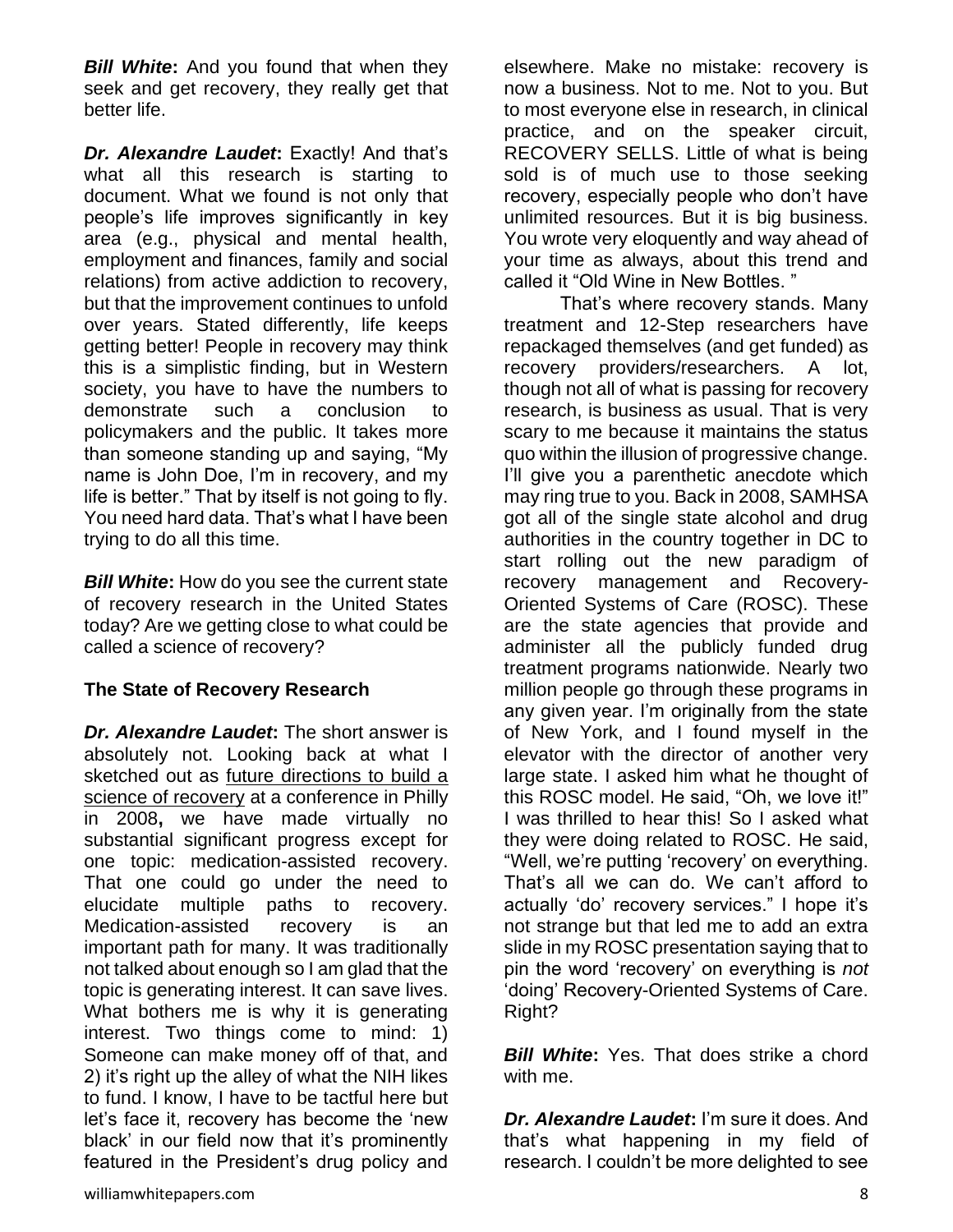the flourishing of the recovery community from people in recovery sharing their stories through the media, films like The Anonymous People, and the growth of new models like collegiate recovery communities. But unfortunately, there's still little research behind it, which is what matters in terms of funding services.

Recovery as a bona fide topic makes 'professionals' (clinicians and researchers whose peer reviewers are often… clinicians) nervous I believe, because a lot of what it takes to recover doesn't make anyone any money and it doesn't require an advanced degree. Think about the sponsor-sponsee type relationship, think about the person in recovery 3 or 10 years volunteering in their community to 'give back', changing their eating habits to be healthier, there isn't much profit for anyone to make there. Sure, treatment does help some of the 30% of people who need it and eventually get it, but treatment is just a start. Treatment is NOT recovery. The recovery 'lobby' is an advocacy movement of persons who've been stigmatized and want respect for themselves, their experience and their suffering. Compare that to the big pharma lobby or even the treatment 'industry'. And to be fair, individuals in recovery are not the ones who need research to 'prove' that recovery works. They know it. The ones who need recovery research are the ones not currently taking it seriously enough because there is no research. So it's a vicious cycle. And I have no clue how to disrupt that cycle and wake people up in my field.

#### **Career-to-Date Retrospective**

*Bill White***:** As you look back over your career to date, what do you personally feel best?

*Dr. Alexandre Laudet***:** I never think about this as about me. I see myself as a translator trying to give a voice to people in recovery as they express what works for them, what services are of greatest value to them, and what needed services are not available to

them. I think the published papers I'm the most proud of as a human being are [the](http://www.ncbi.nlm.nih.gov/sites/myncbi/alexandre.laudet.1/bibliography/9368202/public/?sort=date&direction=descendinghttp://www.ncbi.nlm.nih.gov/sites/entrez)  [qualitative papers.](http://www.ncbi.nlm.nih.gov/sites/myncbi/alexandre.laudet.1/bibliography/9368202/public/?sort=date&direction=descendinghttp://www.ncbi.nlm.nih.gov/sites/entrez) And they are the hardest ones to publish. For example, I did a very simple one that I called, "What could the program have done differently?" It addressed the issue that so many people drop out of treatment and you've written extremely poignant pieces about people getting kicked out of treatment for exhibiting the symptoms of their disorder (i.e., using drugs or alcohol). When people patronize a service in other businesses, like Amazon or Home Depot, you get a survey: "Tell us about your experience. We want to know. We want your feedback." Well, in the addiction treatment world, we don't have anything like that. We naturally assume that if somebody drops out of treatment, they're bad people or not motivated and that we should move on to the motivated ones. So I wanted to examine from the client's perspective what a treatment program could have done to retain their involvement. Those are the kinds of questions I think are important to elicit the voices of people seeking recovery and in recovery. Questions such as, 'what does recovery mean to you?' not what it means to the clinician or to the researcher, but to the person we collectively in the biomedical fields are responsible for helping become what they want to be.

**Bill White:** I think your description of yourself as a translator is a good one. You've been a channel for getting voices of people in recovery into the scientific journals and to the field's policymakers. My compliments to you on doing that so effectively.

*Dr. Alexandre Laudet***:** Thank you. That means a lot.

*Bill White***:** Let me ask a final question. What guidance would you have for a young researcher who would like to do recovery research as part of their career focus?

*Dr. Alexandre Laudet***:** The funding is the problem. I've met a lot of people who were presumably interested in what I and a few others do, but without money, there is little of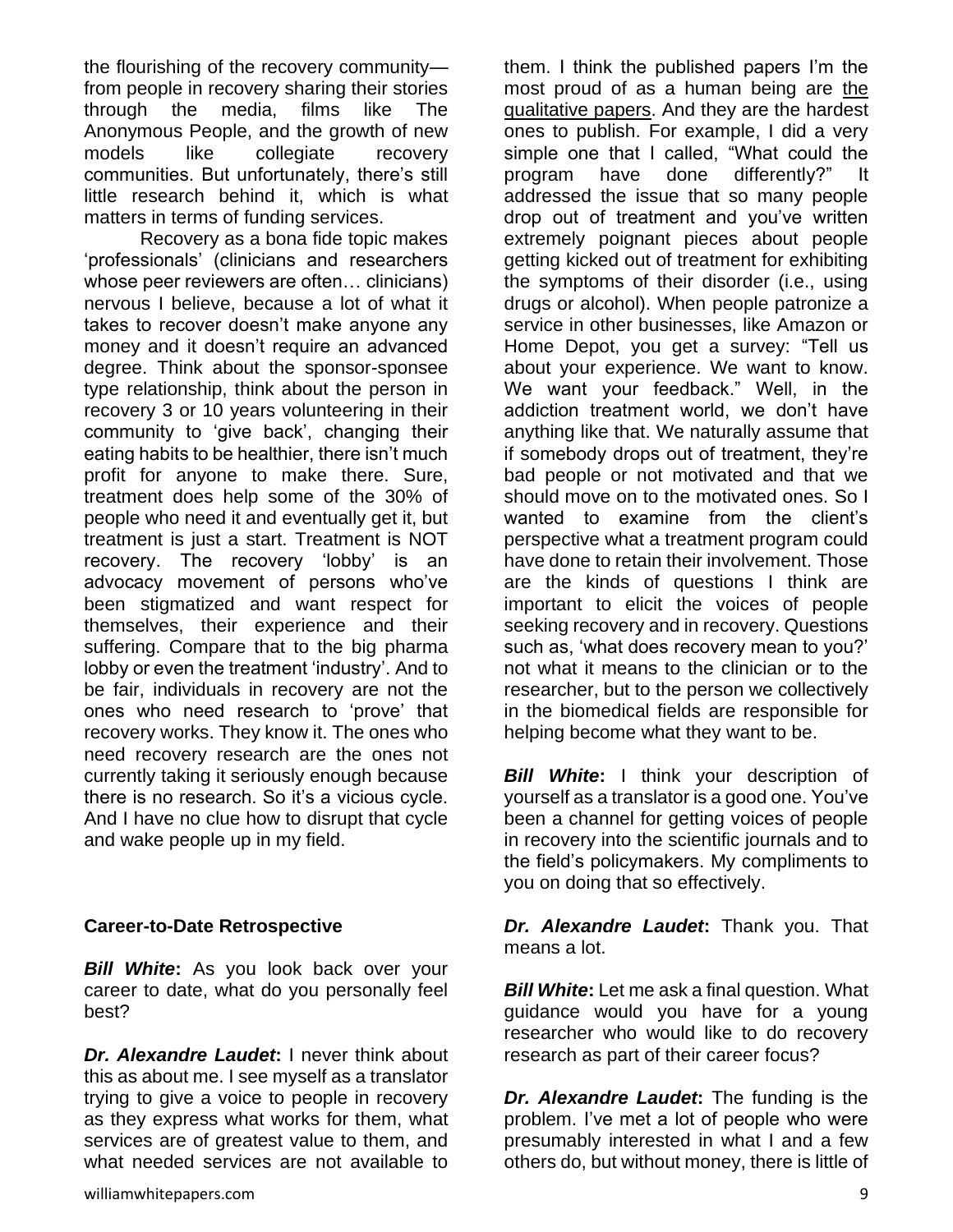significance you can do in the research arena. I think one thing we need as a society is to get serious about the issue of recovery and health. If we want people to get better, we need to put funding behind discovering how recovery is initiated and maintained over a lifetime. I get contacted by graduate students and people who are interested in doing recovery research and I wish I had an answer. You know as well as I do that recovery's a process that unfolds over years and no brief study is going to capture its essence. We have long-term studies of how people get sick but no infrastructure to provide long-term studies for how they get well and stay well. We have a three hundred billion dollar a year National Institutes of Health with, I believe, twenty-seven institutes each named for a disease. Not one of the institutes is actually focused on how people get well. I don't get that. But I am pretty certain at this stage that recovery research is not going to be funded by the NIH any time soon so we need to identify other significant sources of funding. The issue is the type of research needed isn't cheap. And it doesn't lead to quick results. But it is sorely needed so my advice to anyone else who shares this view is, DO NOT GIVE UP. Keep trying. Keep pushing. Keep building wellness measures in addiction research, keep building in whatever ethnographic/qualitative component you can in your research. Do not be afraid to use the term 'recovery'– to document it. People in recovery are finally becoming empowered to stand up for their struggles and their triumphs, to celebrate being in recovery, just like people who have overcome other challenges have been standing up for decades, their loved ones at their side, like cancer survivors and individuals with mental health issues. Focus on understanding wellness and health, and focus on the positive in yourself and in others. Most of what I have learned about growing as a human being I have been humbled and privileged to learn from the people I love who are in recovery. Recovery, overcoming challenge and pain, is a fundamentally human experience. We can all learn from the recovery experience and

this needs to be documented. Giving up is absolutely not an option.

**Bill White:** Dr. Laudet, thank you for all you have done for people seeking and in recovery. It has been an honor for me to have worked with you over the course of your career.

*Dr. Alexandre Laudet***:** I can never thank you enough. I wouldn't have done half of what I've done were it not for your writings.

**Acknowledgement**: Support for this interview series is provided by the Great Lakes Addiction Technology Transfer Center (ATTC) through a cooperative agreement from the Substance Abuse and Mental Health Services Administration (SAMHSA) Center for Substance Abuse Treatment (CSAT). The opinions expressed herein are the view of the authors and do not reflect the official position of the Department of Health and Human Services (DHHS), SAMHSA, or CSAT.

## **Selected Publications / Recommended Reading**

- Subbaraman, M. S., A. B. Laudet, et al. (in press). Multi-source recruitment strategies for advancing addiction recovery research beyond treated samples. *Journal of Community Psychology.*
- Laudet, A., & Best, D. (2015). Addiction rcovery in services and policy: An international overview. In N. el-Guebaly, G. Carrà & M. Galanter (Eds.), *Textbook of Addiction Treatment: International Perspectives.* (pp. 1065-1083 ). New York: Springer.
- Laudet, A., Harris, K., Kimball, T., Winters, K.C. & Moberg, D.P. (2015). Characteristics of students participating in collegiate recovery programs: A national survey. *Journal of Substance Abuse Treatment*, 51, 38-46.
- Laudet, A. & Hill, T. (2015). Life experiences in active addiction and in recovery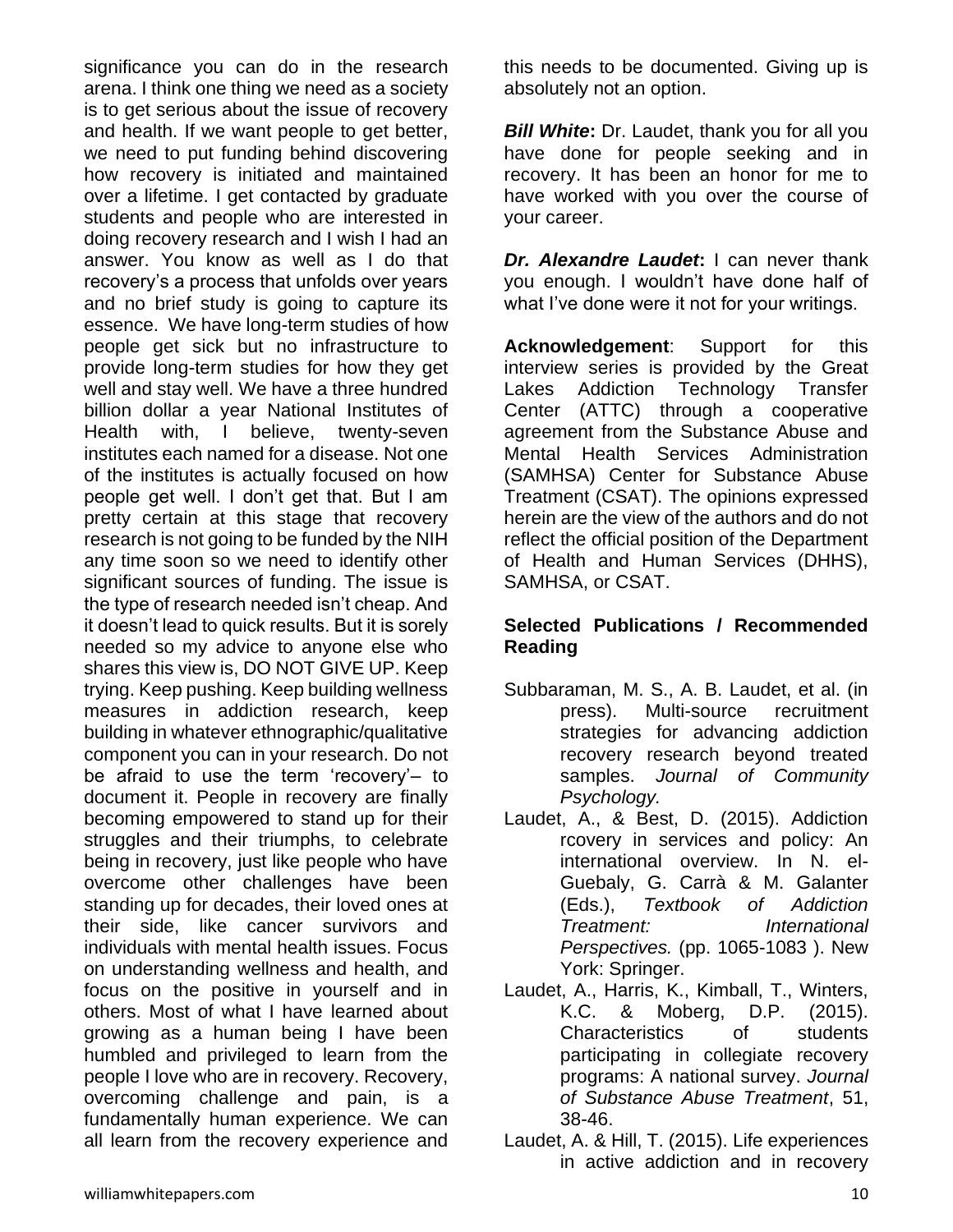among treated and untreated persons: A national study. *Journal of Addictive Diseases*, 34(1), 18-36.

- Kaskutas L.A., Borkman, T., Laudet, A., Ritter, **L.A., Witbrodt**, J., Subbaraman, M., et al (2014) Elements that define addiction recovery: the experiential perspective. *Journal of Studies on Alcohol and Drugs,* 75, 999-1010.
- Laudet, A., Harris, K., Kimball, T., Winters, K.C. & Moberg, D.P. (2014). Collegiate recovery communities programs: What do we know and what do we need to know? *Journal of Social Work Practice in the Addictions*, 14(1), 84-100.
- Laudet, A., Timko, C., & Hill, C. (2014) Comparing life experiences in active addiction and recovery between veterans and non-veterans: A national study. *Journal of Addictive Diseases*, 33(2), 148-62.
- Dennis, M.L., Scot, C.K. & Laudet, A. (2014). Beyond bricks and mortar: Recent research on substance use disorder recovery management. *Current Psychiatry Reports*, 16:442.
- Laudet, A.B. (2013). *Life in Recovery: Report on the Survey Findings*. Washington, D.C.: Faces and Voices of Recovery.
- Laudet, A.B. & Humphreys, K. (2013). Promoting recovery in an evolving policy context: What do we know and what do we need to know about recovery support services? *Journal of Substance Abuse Treatment*, 45(1), 126-133.
- Laudet, A. (2012) Longitudinal perspectives on physical and mental health comorbidities among women in recovery: Implications for recovery support services and integrated care. *Journal of Substance Abuse Treatment*, 43(3), e7
- Laudet, A. (2012). Rate and predictors of employment among formerly polysubstance dependent urban individuals in recovery. *Journal of Addictive Diseases*, 31, 288-302.
- Matusow, H., Rosenblum, A., Fong, C., Laudet, A., Uttaro, T., & Magura, S. (2012). Factors associated with mental health clinicians' referrals to 12-step groups. *Journal of Addictive Diseases*, 31(3), 303-312.
- Laudet, A. B. (2011). The case for considering quality of life in addiction research and clinical practice. *Addiction Science and Clinical Practice, 6*, 44-55.
- Scott, C.K., Dennis, M.L., Laudet, A., Funk, R.F. & Simeone, R.S. (2011). Surviving drug addiction: The effect of treatment and abstinence on mortality. *American Journal of Public Health*, 101, 737-744.
- Laudet, A. & White, W. (2010). What are your priorities right now? Identifying service needs across recovery stages to inform service development. *Journal of Substance Abuse Treatment*, 38, 51-59.
- Laudet, A. B., Becker, J. B., & White, W. L. (2009). Don't wanna go through that madness no more: Quality of life satisfaction as predictor of sustained substance use remission from illicit drug misuse. *Substance Use and Misuse, 44*(2), 227-252. doi:10.1080/10826080802714462
- Laudet,A. (2008). The road to recovery: Where are we going and how do we get there? Empirically-driven conclusions and future directions for service development and research. *Substance Use & Misuse*, 43(12-13), 2001-20.
- Laudet, A. B., & White, W. L. (2008). Recovery capital as prospective predictor of sustained recovery, life satisfaction and stress among former poly-substance users. *Substance Use and Misuse*, *43*(1), 27-54.
- Laudet, A. (2007). What does recovery mean to you? Lessons from the recovery experience for research and practice*. Journal of Substance Abuse Treatment*, 33(3), 243-256.
- Laudet, A., Stanick, V. & Sands, B. (2007). The effect of onsite 12-step meetings on post-treatment outcomes among polysubstance-dependent outpatient